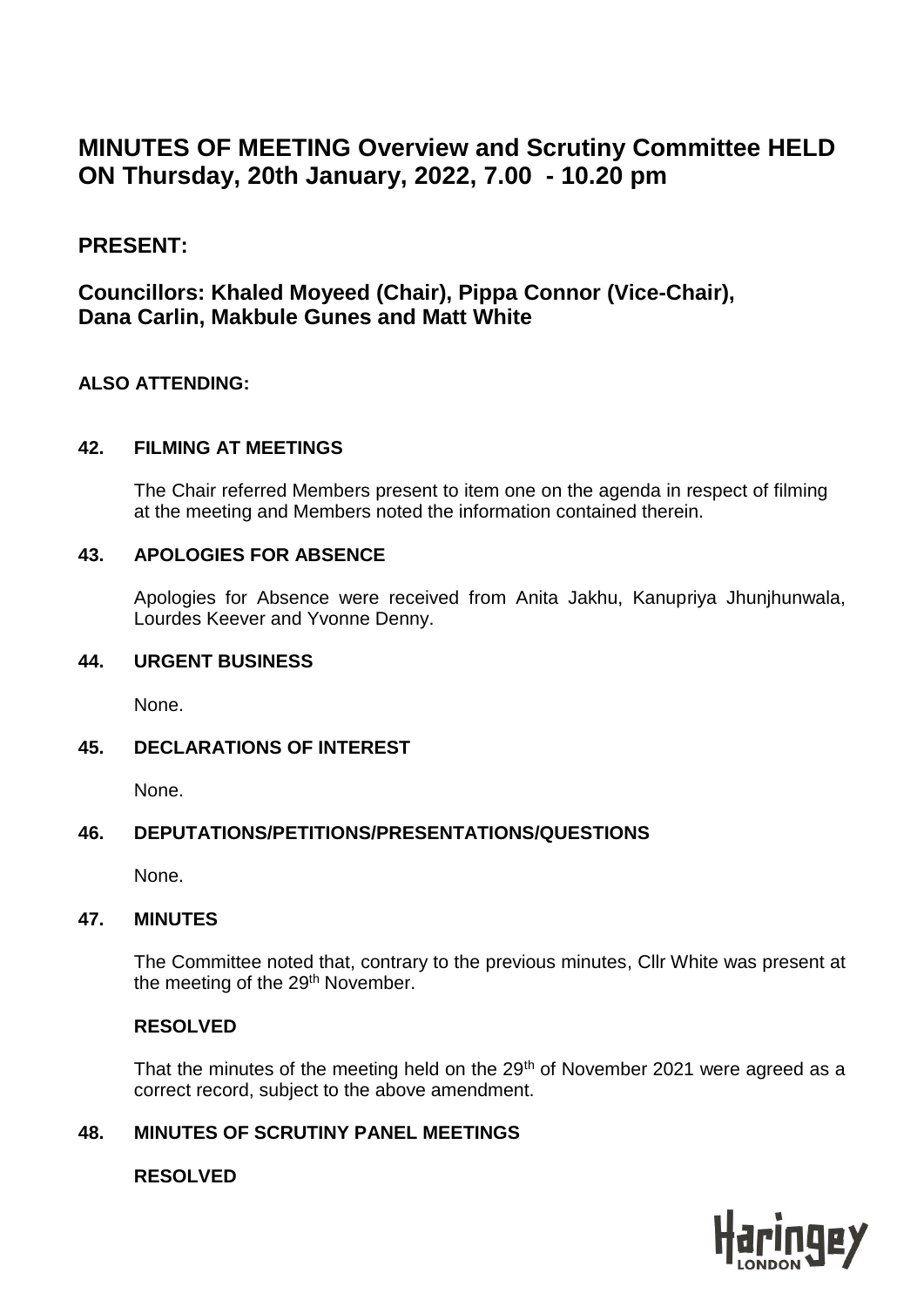That the minutes of the following Scrutiny Panels were received and approved and any recommendations contained within were also approved:

Adults and Health Scrutiny Panel 15 November 2021 Children and Young People's Scrutiny Panel 18th November 2021 Environment and Community Safety Scrutiny Panel 11th November 2021 Housing and Regeneration Scrutiny Panel 4<sup>th</sup> of November 2021

#### **49. SCRUTINY OF THE 2022/23 DRAFT BUDGET / 5 YEAR MEDIUM TERM FINANCIAL STRATEGY (2022/23-2026/27)**

The Panel considered and commented on the Council's 2022/23 Draft Budget / 5-year Medium Term Financial Strategy (MTFS) 2022/23 – 2026/27. The papers were introduced by John Warlow –Director of Finance as set out in the agenda pack at pages 51-146 of the agenda pack. Along with a cover report the budget papers included the following appendices:

- Appendix A Recommendations put forward on the budget by the four Scrutiny Panels (and the Scrutiny Committee in respect of Your Council).
- Appendix B 2022/23 Draft Budget & 2021/26 Medium Term Financial Strategy Report (presented to Cabinet 8<sup>th</sup> December 2020)
- Appendix 1– Summary of General Fund Revenue 2021/22 Budget and Medium Term Financial Plan 2026-2027
- Appendix 2 2022/23 New Revenue Budget Proposals
- Appendix 3 Agreed Revenue Savings 2022-26
- Appendix 4 Proposed 2022/23-2026/27 Capital Programme
- Appendix 5 2022/23 New Capital Budget Proposals
- Appendix 6 Budget Consultation Plan

The Director of Finance gave a short introduction to the Committee. The key points were:

- The Director of Finance set out that this was a different budget to normal as the process was taking place in a very different climate, given the pandemic and the impact it had on how services were being delivered.
- There was an election coming up in May and the manifesto commitments for the political parties would drive a refresh of the Borough Plan.
- Local government funding had been in a position of stasis for some time. In light of provisional local government funding announcements, the Committee was advised that there was an expectation that funding would become more needs driven and reflect the levelling up agenda.
- The Committee was advised that the budget had been underwritten with savings from last year, with a £10m reserve held to mitigate overspend.
- There were no savings proposals in the budget, for the first in many years. Some degree of a step up in savings may be required for the following year.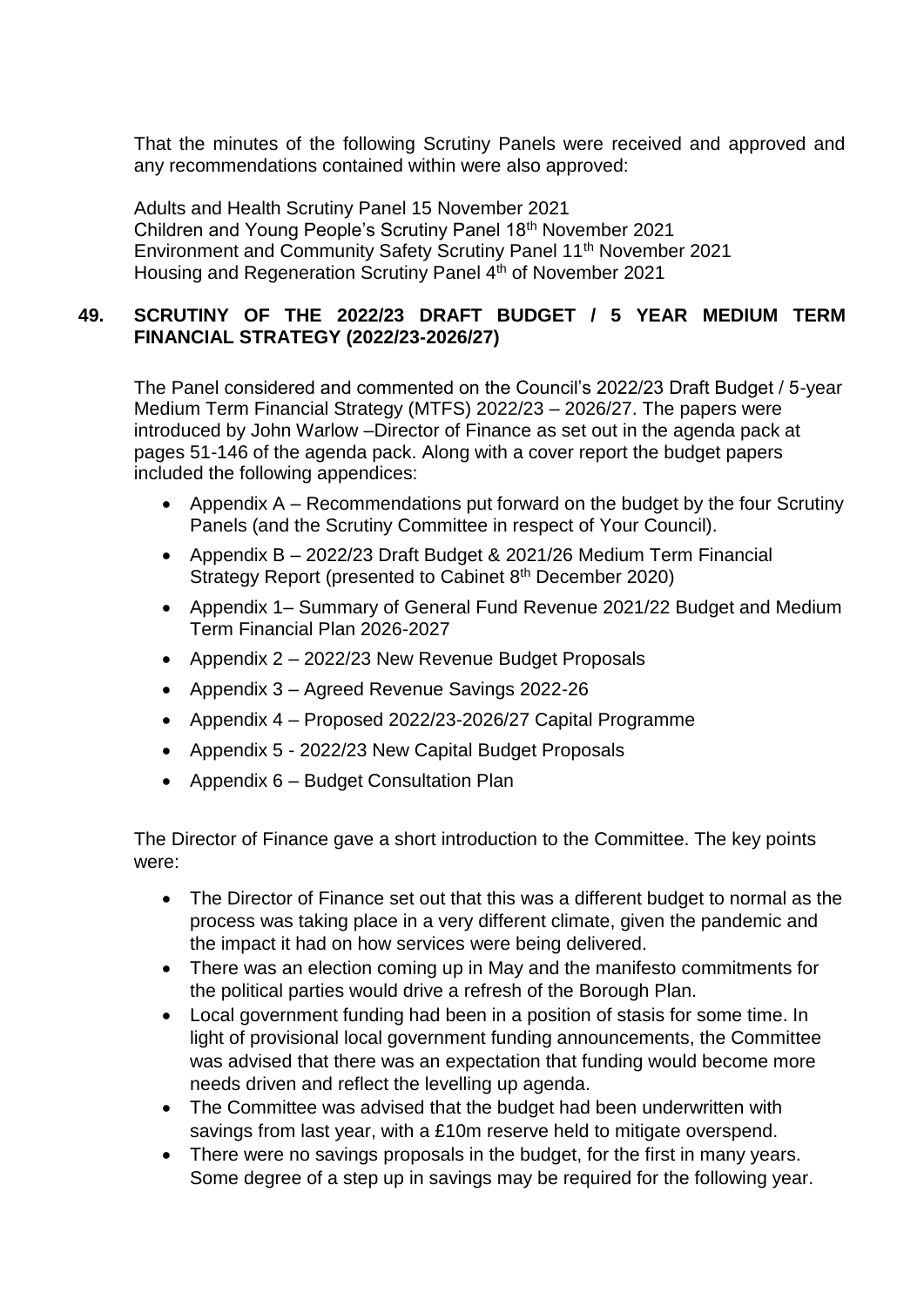- There was a significant amount of growth funding included in the budget (circa £12m).
- An updated budget report was due to be agreed by Cabinet in February and then Full Council on 1st March.

The following arose during the discussion of the Council's 2022/23 Draft Budget / 5-year Medium Term Financial Strategy (MTFS) 2022/23 – 2026/27:

- a. The Committee sought assurances around the extent to which officers were confident in the ability to deliver a balanced budget. In response, officers advised that the growth proposals were made possible by a change if rules in government funding. The budget before the Committee was a multi-year financial model as the funding requirements were ongoing. The Council had made an assumption that the level of grant funding was ongoing, albeit there was some degree of uncertainty around the extent of Covid related grant funding. The government's Spending Review 21 set out some additional funding for local authorities. In summary, the Director of Finance advised that he was pretty sure of the budget envelope for next year but that there was some degree of uncertainty for years two and three onwards.
- b. The Committee enquired whether there was any other use of reserves being considered at this point. Officers advised that the main use of reserves was the £10m budget reserve, no corporate reserves were being used beyond this. The updated budget report going to Cabinet in February would contain more details on reserves to be used. The Cabinet Member for Finance echoed these comments, advising that he did not envisage additional reserves being used
- c. The Committee raised concerns about the fact that both interest rates and inflation rates were rising and that there seemed to be little surety as to the extent of these rises. In light of almost £2 billion on borrowing, the Committee sought assurances that the authority would be able to manage this debt. In response, officers advised that this was something that was being looked at and the need for an appropriate and robust financial strategy to manage this risk was acknowledged.
- d. Officers acknowledged that the inflation rate was a key source concern in the medium term and that provision around inflation had been stepped up in the budget, in recognition of disconcerting inflationary forecasts (some estimates were as high as 6-8%). The updated budget report to Cabinet would reflect increasing inflation forecasts and the work being done around this. In contrast, it was suggested that interest rates were less of a pressing concern in the medium term, given that most of this related to schemes and debts that the authority had already taken out, at a fixed interest rate. Increases in interest rates would only impact new borrowing. The Director of Finance advised that modest interest rate increases were anticipated over the course of the MTFS, but that these increases were not at the same level as inflation. In general, the Bank of England was reticent to increase interest rates due to the impact on homeowners and businesses, for example.
- e. The Cabinet Member for Finance advised that the Council's Treasury Management Strategy looked at this issue and that the Council has an external Treasury Management advisor, Arlingclose, who had provided the Council with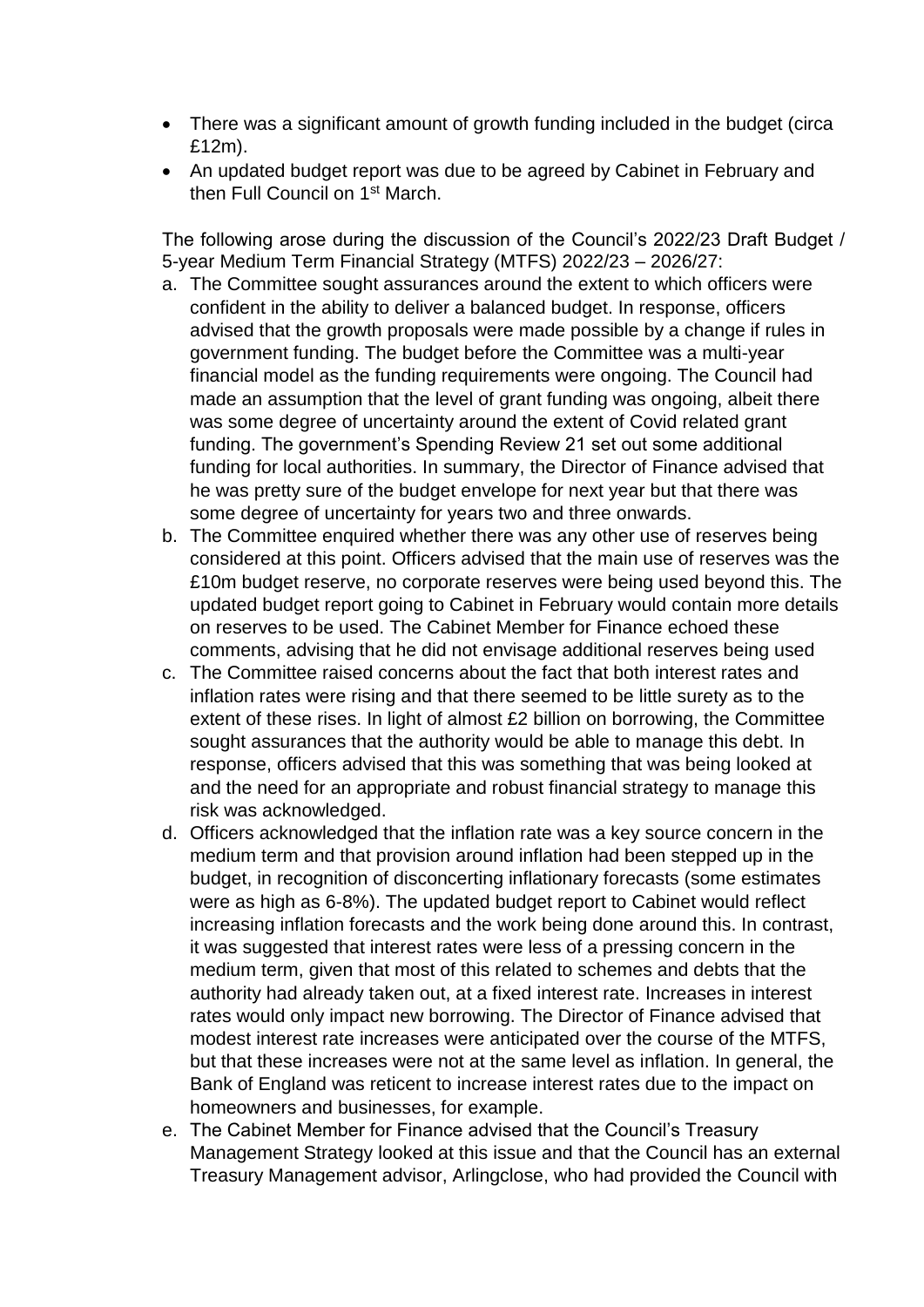a high level of support and had also provided accurate predictions to date. Cllr Diakides advised that external risk factors, such as inflation and interest rate rises had been factored into the budget assumptions as much as they could be.

- f. In response to a question around factoring in the impact of Covid, officers set out that the Council Tax Reduction Scheme brought in a higher discretionary rate for families with childcare and the MTFS had factored in continuing this scheme across the duration of the budget. The Budget also contained a revision of the extent to which the Council expected to collect business rates and Council Tax.
- g. The Committee sought assurances around the risk of slippages in the budget. In response, officers advised that the delivery of savings had been impacted this year and that officers had been focused on meeting new levels of need. An update on slippages would be included in the report to Cabinet in February.
- h. In response to a question, officers advised that if Covid related grants were removed from the equation, then the use of reserves felt consistent over the two year period of the £10m budget reserve. In relation to the ability to increase the Council's reserves, officers advised that sometimes there were opportunities that arose to do so. However, the Director of Finance set out that even without reinforcing those reserves he was confident that the budget was robust enough.
- i. The Cabinet Member for Finance advised the Committee that the Council had sought to try and balance demand led budgets and to try and find better ways of investing to save, in order to achieve a realistic and achievable budget.
- j. The Committee agreed to put forward a couple of recommendations on the wider MTFS and strategic financial position. The first was assurances from Cabinet around the potential for slippage in savings and additional pressures on the growth budget. The second was assurances around the costs to the revenue budget (£29.3m in 2027) from increasing capital borrowing costs and how this risk would be mitigated. Would additional savings be required to offset these costs?
- k. The Committee sought clarification around the Your Council capital allocation for the Civic Centre Annex. The Committee sought further assurances around the breakdown of the financial assumptions used, particularly in relation to the borrowing versus self-financing elements. In response, officers advised that option 2 was predicated on investing in an annex to the refurbishment of the Civic Centre, to provide additional office accommodation for Council staff. This option also required a level of spend to renovate Alex House to make it fit for commercial letting. The self-financing element of the proposal related to income derived from letting out Alex House and rationalising council office accommodation on Station Road. Officers advised that the revenue figures for this option were commensurate with the level of investment into Alex House and they were realistic. option 1, however related to a level of spend on Alex House for staff offices, to get it to a like for like comparison with the Civic. However, by not building the annex, the Council would lose the revenue stream from letting out Alex House.
- l. In relation to the £35m figure and where this came from, officers advised that this was based on a professional assessment that was undertaken. The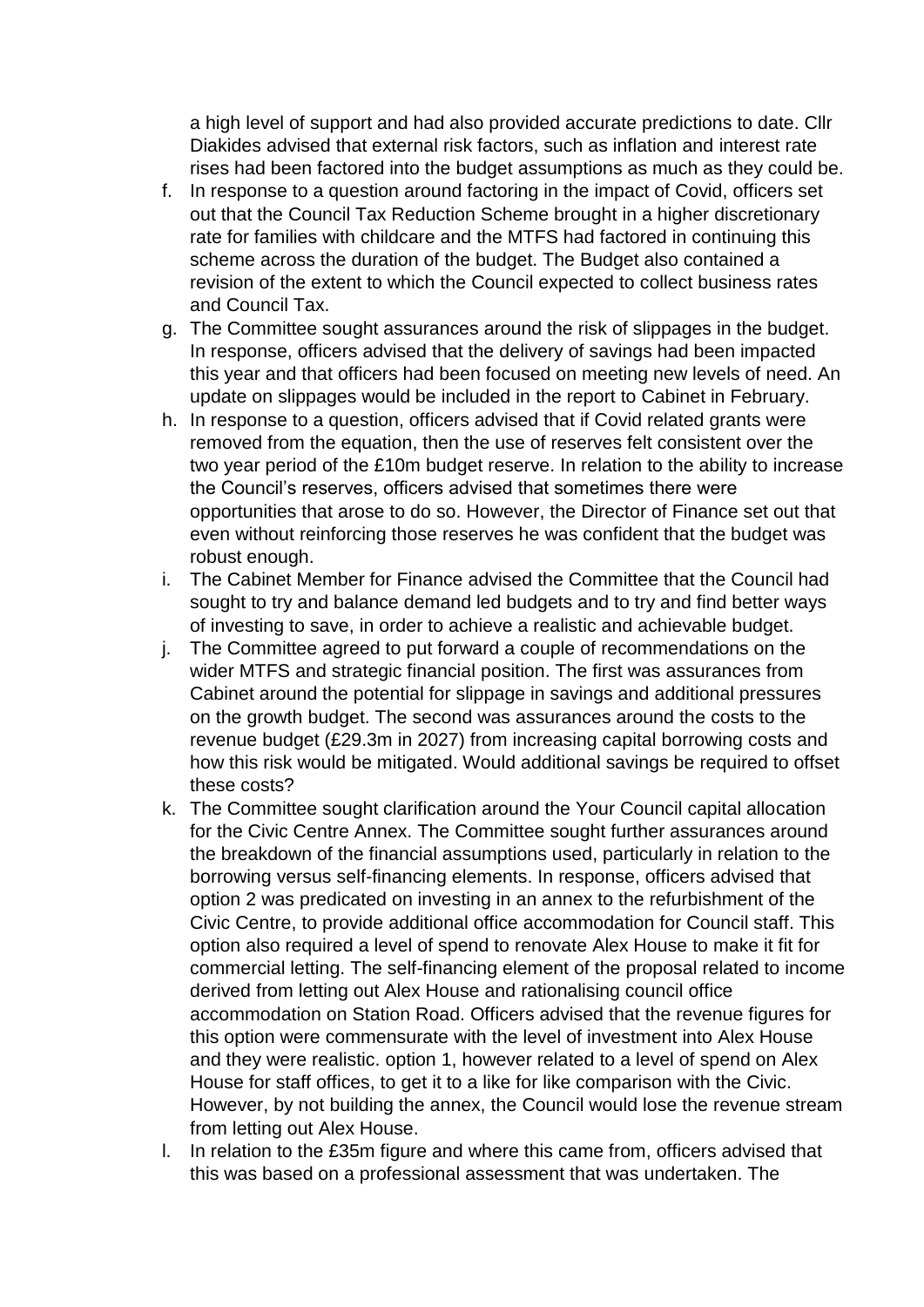Committee was assured that all the debt costs were covered by the scheme and that it was self-financing.

- m. The Cabinet Member assured the Committee that detailed a cost analysis had been undertaken in the Cabinet report and that option 2 would allow the Council to release other buildings or use them in different ways. No final decision had been made. Cabinet were satisfied that the financial assumptions were robust.
- n. In relation to the savings tracker and how the RAG status was profiled, officers advised that the profile of savings would differ from saving to saving for a particular year. The tracker included savings delivered to date as well as forecasting the full saving, in order to give the whole picture. An updated review of the savings tracker would be included in the upcoming Cabinet report.
- o. The Committee also put forward the following recommendations in relation to the budget papers and the formatting thereof.
	- The need for reports to written in such a way that cooptees and the public can easily understand them. The key areas of information should be pulled out of the MTFS report to Cabinet and included in the main body of the report to the relevant scrutiny panels.
	- The use of less technical language and explaining what terminology meant i.e. budget gaps.
	- A one to two page summary to be produced as part of the papers, which provides a summary of what is set out in the revenue and capital budgets. This should be at the start of the report.
	- The use of better indexing or sub-indexes on the PDF version of the papers, to make it easier to scroll through different sections.
	- That future budget briefings were orientated towards the MTFS and the papers being scrutinised, rather than a quarter 2 budget briefing.

The Committee went through the budget scrutiny recommendations at Appendix A of the report, put forward by the four scrutiny panels and the recommendations in relation to Your Council put forward by OSC at the meeting on 13<sup>th</sup> January:

- a. The Committee commented that the Road Casualty Reduction new capital growth proposal, was not accurately titled and that a key part of the funding was around supporting modal shift to move people towards walking and cycling.
- b. The Committee requested a further response from Cabinet in relation to a breakdown of the Adults revenue budget and impact of previously agreed savings that were not met.
- c. The Committee agreed to strengthen the recommendation from the Adults Panel around aids and adaptions to add in that additional funding should be sought to provide additional occupational health staff to undertake visits to install the aids and adaptions. There was also an opportunity for greater partnership working with the health sector on this.
- d. The Committee requested a further response from Cabinet around the Osbourne Grove Nursing home capital budget allocation.
- e. The Committee agreed that it would like a response from Cabinet on the three recommendations from the Children's Panel.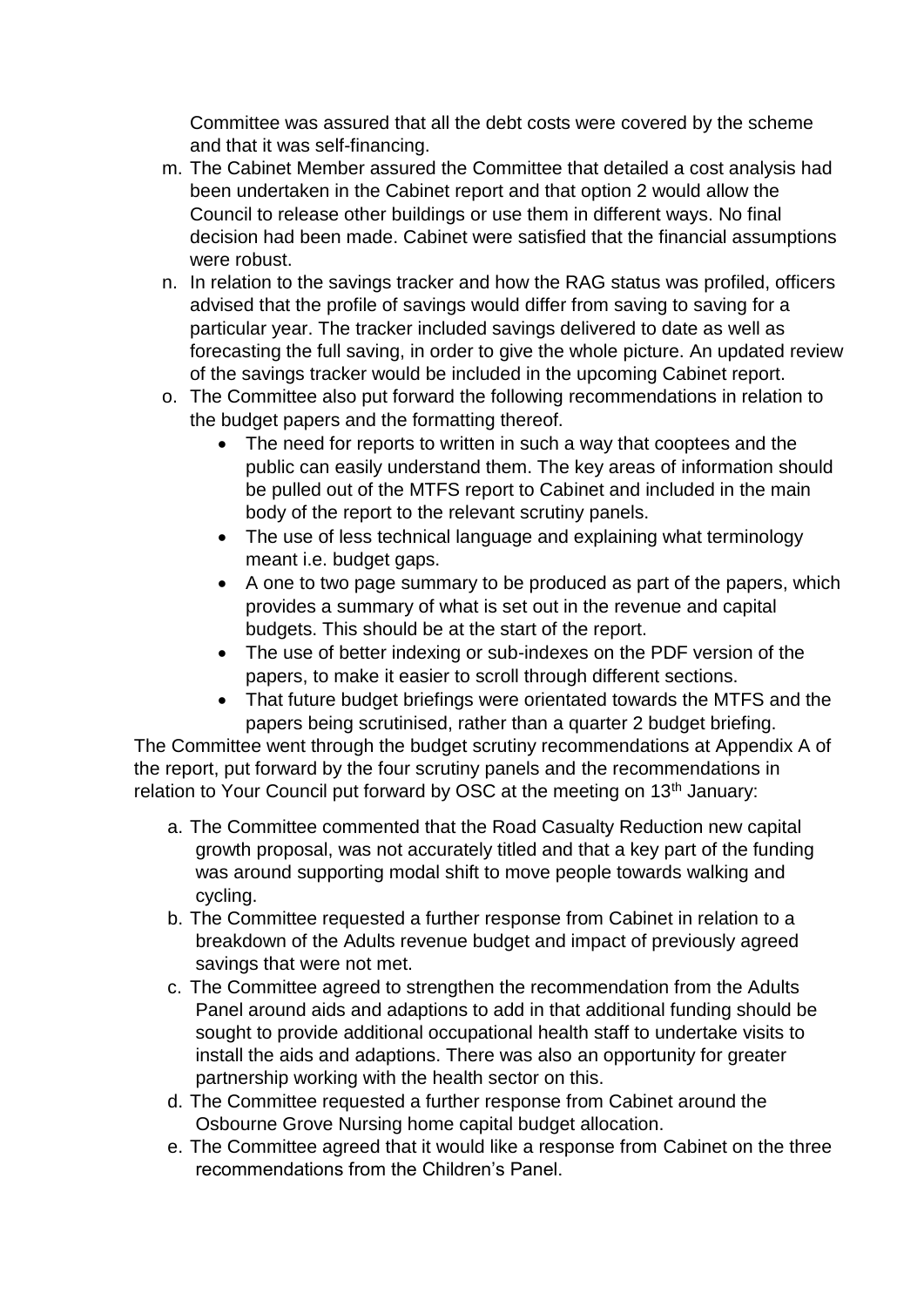- f. In relation to the Web and Self Service project new Capital bid within the Your Council budget, the Committee sought more details on what the improvements were going to be and what was meant by a new platform.
- g. In relation to the Civic Centre works, the Committee requested further information from Cabinet on the robustness of financial assumptions in relation to option 1 and option 2 and what the financial risks were of his decision. Further information was also requested around a breakdown of the borrowing versus self-financing elements of this scheme.
- h. A follow-up response was requested from Cabinet in relation to the Audits and Risk Management saving.
- i. The Committee also requested a follow up response from Cabinet in relation the reduction in legal services support. Concerns were reiterated about the fact that a reduction in support staff would impact have a knock-on effect and result in other legal staff having to undertake administrative tasks.
- j. In relation to the Digital Together saving, the Committee requested further clarity on the breakdown of the £328k saving if only £90k was cashable. How would the reminder of the saving be recorded or quantified – where is this budget maintained and how is the rest of the £238k accounted for? Further clarity was also sought on where the overall £750k saving would come from.

# **RESOLVED**

That the Overview and Scrutiny Committee:

a). Approved the final budget recommendations to be put to Cabinet on 8th February 2022, as outlined in Appendix A of the report.

b). Noted the 2022/23 Draft Budget & 2022/27 Medium Term Financial Strategy Report, as presented to Cabinet 7th December 2021 (Appendix B of the report) and the

proposals therein, as considered by the Scrutiny Panels and the Overview and Scrutiny Committee in December 2021/January 2022.

# **50. TREASURY MANAGEMENT STRATEGY STATEMENT 2022/23**

The Committee received a copy of the Treasury Management Strategy Statement 2022/23 for comments, as set out in the agenda pack at page 147-172. The report was introduced by Tim Mpofu, Head of Pensions and Treasury.

\*Clerk's note at 21:51 – The Committee agreed to suspend Committee Standing Orders, in order to allow the meeting to continue past 22:00. The Committee agreed to a short adjournment in order to allow a comfort break\*.

\*22:00 – The meeting resumed\*

The following arose during the discussion of this agenda item: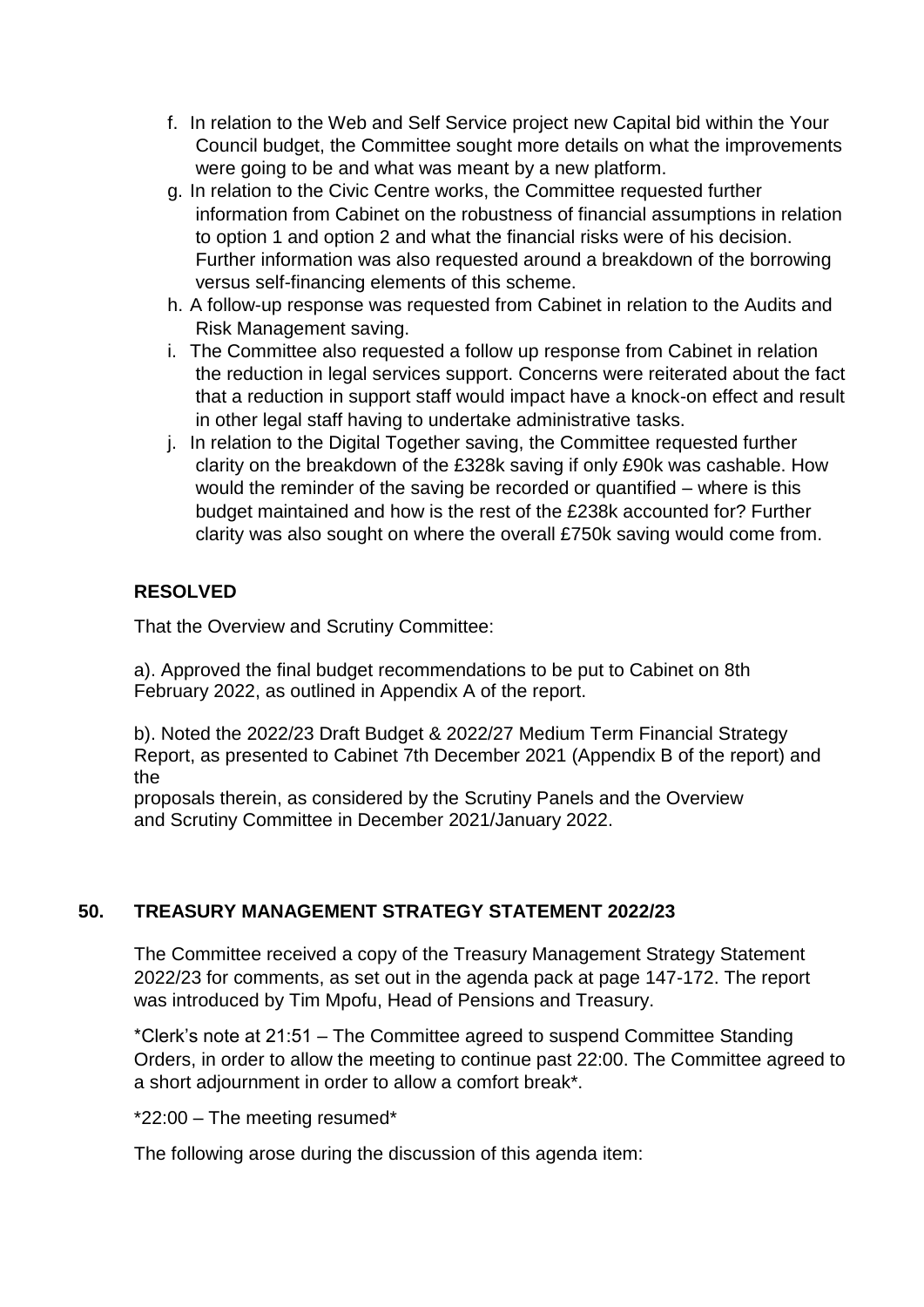- a. The Committee did not have any formal comments to put to Corporate Committee on the Treasury Management Strategy Statement.
- b. The Committee sought clarification around the borrowing and investment strategy and queried how much the authority was allowed to borrow and where this was set out in the report.
- c. The Panel also sought an update on the extent of LOBO loans that were still being used by the Council.
- d. The Committee sought clarification around the £0.1m listed as being lent to local residents and questioned what this £100k was for.
- e. The Committee also sought clarification over the authority's debt repayment strategy - whether it paid back capital as well as interest and whether it would seek to repay debt above the minimum payment terms in order to pay off the debt sooner.
- f. The Committee sought clarification as to what the total revenue impact on was from borrowing on both the General Fund and the HRA.
- g. Officers agreed to respond to these points in writing. **(Action: Tim Mpofu).**

# **RESOLVED**

That the Overview and Scrutiny Committee scrutinised and provided comments on the proposed updated Treasury Management Strategy Statement for 2022/23, prior to its presentation to Corporate Committee and Council for approval.

# **51. QUARTER 2 BUDGET UPDATE**

The Committee received a report which provide an update on budget monitoring as at Quarter 2 of the municipal year. The report was introduced by Thomas Skeen, AD for Finance as set out in the agenda pack at pages 173-222. The following arose during the discussion of the report:

- a. The Committee requested an update on the overspends contained in the budget monitoring report and enquired whether this was going to continue to increase in quarters two and three. In response, officers acknowledged that the pressures on demand led budgets were an area of concern and that more resources had been allocated to this area. Officers acknowledged that despite the extra resources they could not give a firm assurance that the pressure on demand led budgets would reduce by year end.
- b. The Committee also sought assurances around the expectation on being able to achieve the savings for next year that were set out in the MTFS. Officers advised that delays in delivery of savings had taken place across different service areas, particularly as a result of the impact of the pandemic. The updated budget report to Cabinet in February would provide an updated assessment on the delivery of savings for next year.
- c. The Committee referred to Paragraph 6.2.2 of the report and sought clarification around the step up in demand for social care services since Q1 and the assertion that those pressures were not due to be met by the government. In response, officers advised that they could not give any specific assurances